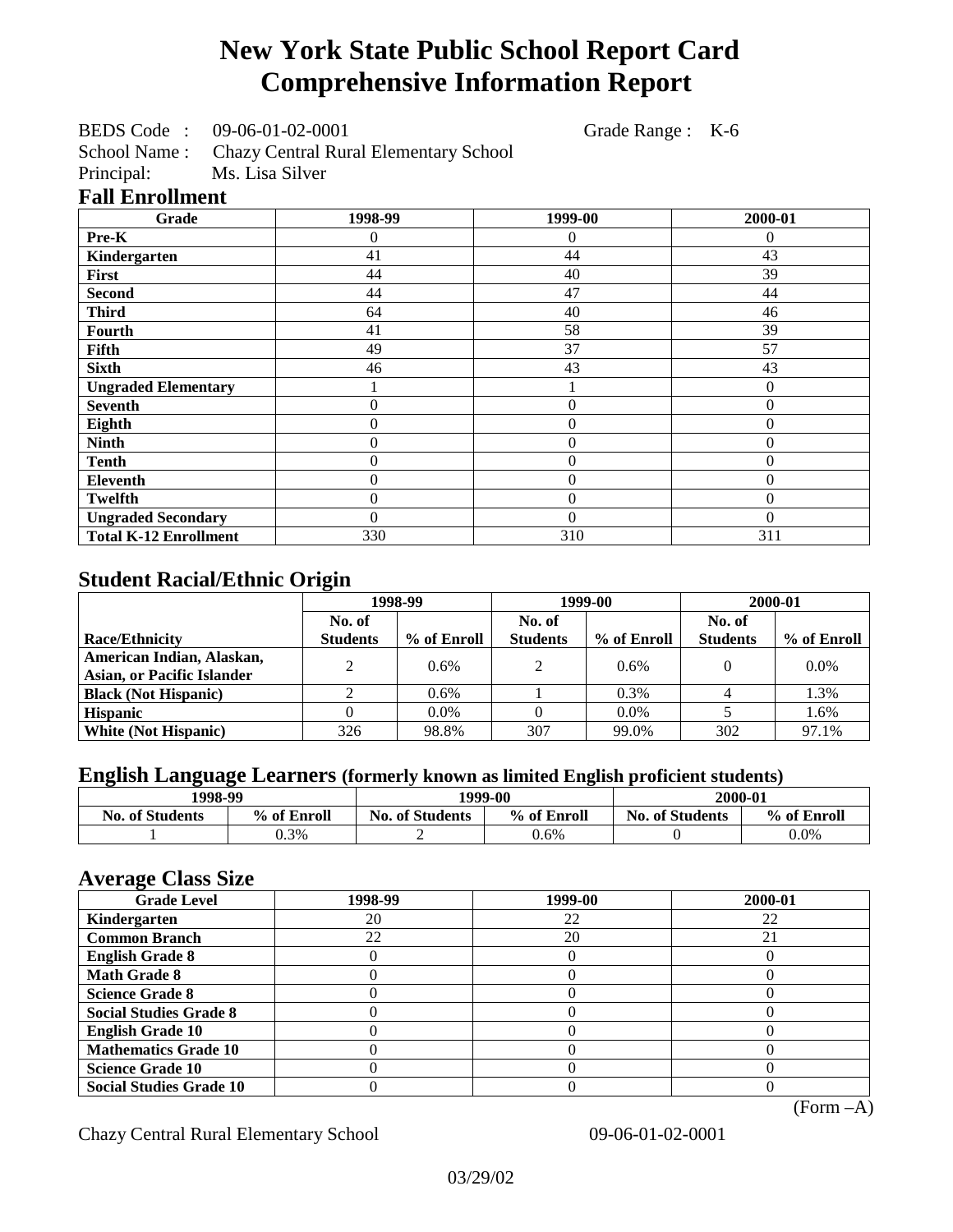# **District Need to Resource Capacity Category**

| <b>N/RC Category</b> | <b>Description</b>                                                  |
|----------------------|---------------------------------------------------------------------|
|                      | This is a school district with average student needs in relation to |
|                      | district resource capacity.                                         |

## **Similar School Group and Description**

| <b>Similar School Group</b> | <b>Description</b>                                                    |
|-----------------------------|-----------------------------------------------------------------------|
| 14                          | All schools in this group are elementary level schools in school      |
|                             | districts with average student needs in relation to district resource |
|                             | capacity. The schools in this group are in the middle range of        |
|                             | student needs for elementary level schools in these districts.        |

**All schools within the same N/RC category are divided into three similar groups defined by the percentage of students in the school who are eligible for the free lunch program and/or who are English Language Learners (formerly known as Limited English proficient).**

## **Attendance and Suspension**

|                               | 1997-98         |         | 1998-99         |         | 1999-00         |         |
|-------------------------------|-----------------|---------|-----------------|---------|-----------------|---------|
|                               | No. of          | $%$ of  | No. of          | $%$ of  | No. of          | $%$ of  |
|                               | <b>Students</b> | Enroll. | <b>Students</b> | Enroll. | <b>Students</b> | Enroll. |
| <b>Annual Attendance Rate</b> |                 | 97.2%   |                 | 96.7%   |                 | 96.6%   |
| <b>Student Suspensions</b>    |                 | $0.0\%$ |                 | 1.5%    |                 | 0.0%    |

## **Student Socioeconomic and Stability Indicators (Percent of Enrollment)**

|                          | 1998-99 | 1999-00   | 2000-01 |
|--------------------------|---------|-----------|---------|
| <b>Free Lunch</b>        | 15.8%   | 15.2%     | 11.6%   |
| <b>Reduced Lunch</b>     | 4.2%    | 4.5%      | 4.5%    |
| <b>Public Assistance</b> | 11-20%  | $1 - 20%$ | 11-20%  |
| <b>Student Stability</b> | 91-100% | 95%       | 81%     |

## **Staff Counts**

| <b>Staff</b>                            | 2000-01 |
|-----------------------------------------|---------|
| <b>Total Teachers</b>                   | 19      |
| <b>Total Other Professional Staff</b>   |         |
| <b>Total Paraprofessionals</b>          |         |
| <b>Teaching out of Certification *</b>  |         |
| <b>Teachers with Temporary Licenses</b> |         |

\*Teaching out of certification more than on an incidental basis.

(Form –B)